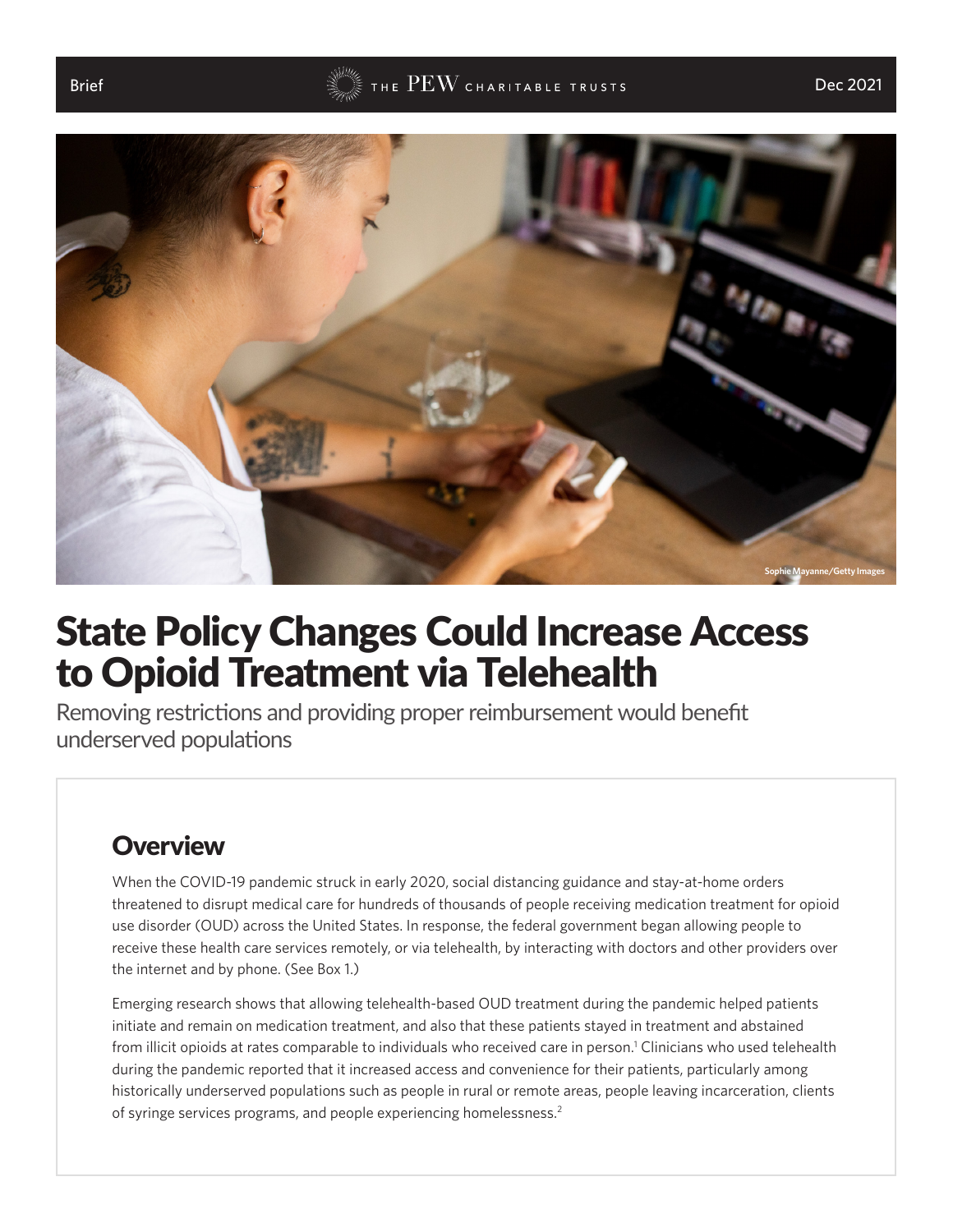<span id="page-1-0"></span>New policy measures are now needed to ensure that patients can continue to benefit from telehealth treatment for OUD after the pandemic. To accomplish this goal, state Medicaid agencies and lawmakers can take several measures, such as:

- Requiring public and private insurers to reimburse OUD treatment providers for all services delivered via telehealth.
- Setting public and private reimbursement rates for telehealth-based OUD services on a par with in-person treatment.
- Expanding locations where patients can receive OUD treatment services via telehealth, including their homes.
- Allowing patients with Medicaid to access OUD treatment services by telephone.
- Enabling correctional institutions to use telehealth for OUD treatment services.

States have broad latitude to develop their own laws and regulations governing the use of telehealth. In fact, 43 states and Washington, D.C., have laws that govern private payer reimbursement of telehealth.<sup>3</sup> However, a variety of barriers slow the adoption of telehealth in practice: Technological infrastructure development can be expensive; nearly 1[4](#page-7-0).5 million Americans lack access to high-speed internet;<sup>4</sup> and monitoring and evaluating telehealth programs by Medicaid agencies and health departments requires resources. Although these obstacles might have discouraged state policymakers from expanding telehealth access in the past, states now can tap into federal and interstate resources—such as regional and national telehealth resource centers, federal monies, and peer states—to maintain and expand their telehealth capacities.

#### Box 1. Relaxed Federal Telehealth Rules for Treating OUD During the Pandemic

Before the COVID-19 pandemic, providers who prescribe buprenorphine for OUD could not use telehealth to initiate new patients on the medication because of regulatory barriers from the Drug Enforcement Administration (DEA) and the Substance Abuse and Mental Health Services Administration (SAMHSA). The Ryan Haight Online Pharmacy Consumer Protection Act of 2008—which requires regulations to be set forth by the DEA—prohibits the prescribing and dispensing of controlled substances, including buprenorphine, without an in-person medical evaluation.<sup>[5](#page-7-0)</sup> In addition, SAMHSA requires all opioid treatment programs (OTPs)—the only facilities where methadone can be dispensed to treat OUD—to examine a patient before admission to treatment, and further agency guidance implies that the exam should be completed in person.<sup>6</sup> Although the DEA is expected to put regulations into effect that allow practitioners to register to prescribe medications via telehealth—per the Substance Use-Disorder Prevention that Promotes Opioid Recovery and Treatment for Patients and Communities (SUPPORT) Act, passed in October 2018—the agency has yet to do so[.7](#page-7-0)

SAMHSA and the DEA each updated their guidance in response to the COVID-19 public health emergency, declared by the secretary of the Department of Health and Human Services, to allow medication initiation via telehealth. The agencies used their statutory authorities to remove the requirement for an in-person evaluation and allow buprenorphine prescribers to initiate medication treatment for new patients using an audiovisual or audio-only connection, though providers must still adhere to any state-specific requirements.<sup>8</sup>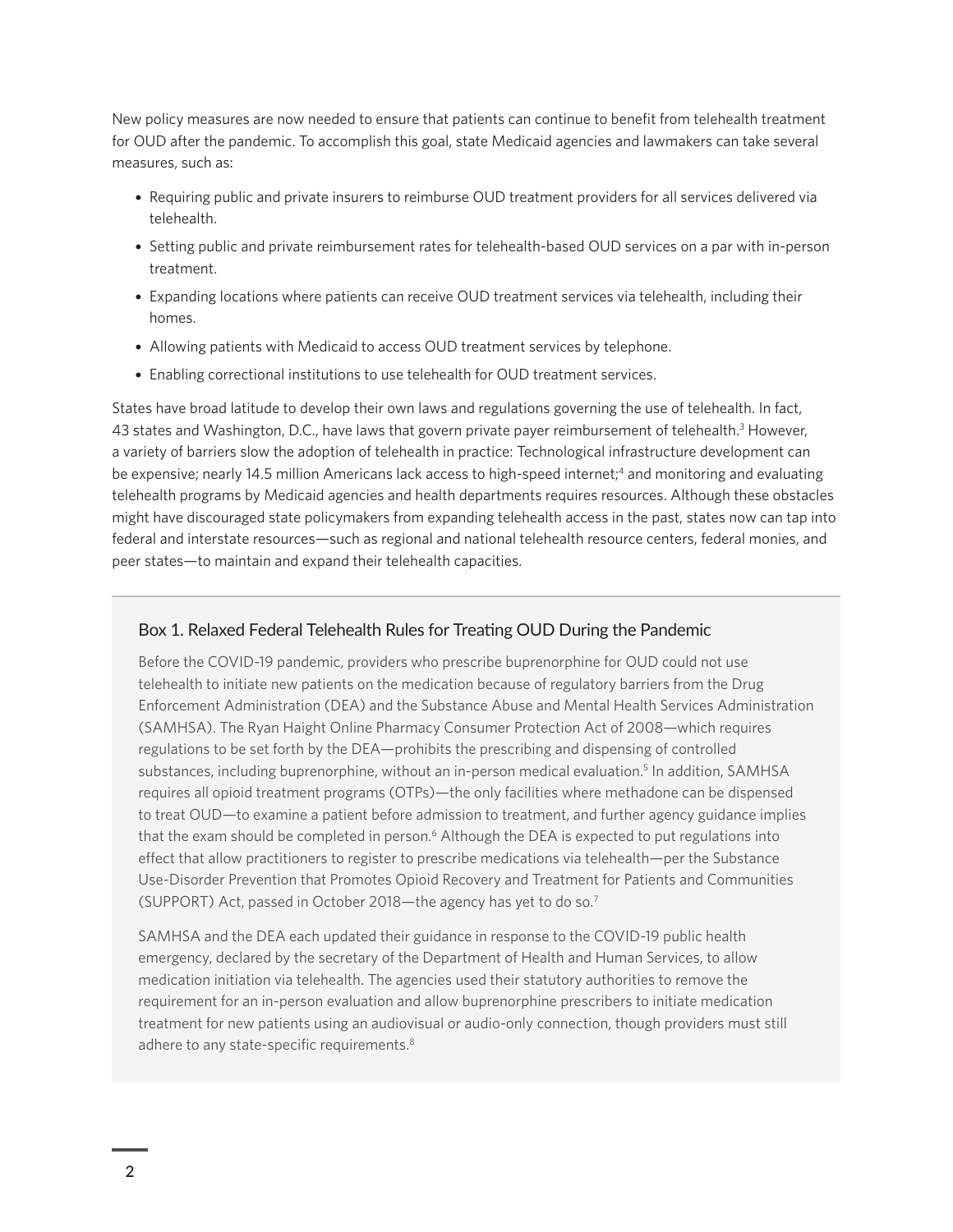<span id="page-2-0"></span>SAMHSA's exemption allowing a telehealth visit to initiate medication treatment does not include methadone. Instead, the agency addressed the need to reduce in-person services by permitting OTPs to increase the number of days of take-home medication a patient may receive. Before the COVID-19 pandemic, federal regulations stated that patients could receive only one month of take-home doses after two years of continuous treatment. For the duration of the COVID-19 public health emergency, however, OTPs can allow patients to take home a 28-day supply of methadone as long as they are considered to be stable, a determination the OTP makes. Patients considered to be less stable are permitted up to 14 days' worth of take-home doses.<sup>[9](#page-7-0)</sup> During this period when patients are taking their medication at home, they can use telehealth for follow-up services such as counseling.[10](#page-7-0)

Many states have taken advantage of these temporary relaxations in telehealth policy, though these flexibilities are set to lapse once COVID-19 is no longer declared to be a public health emergency.<sup>[11](#page-7-0)</sup> However, the DEA and SAMHSA have the authority to issue new rules or guidance that continues both flexibilities. In addition, the agencies can continue them by invoking the separate opioid-specific public health emergency declaration that has been in place since October 2017[.12](#page-7-0) Making these federal flexibilities permanent would build on the progress made during the pandemic to expand access to medication treatment and could also signal to states the importance of prioritizing policies that advance the telehealth delivery of OUD treatment services moving forward.

## Policy recommendations

#### Require public and private insurers to reimburse all OUD treatment providers and services delivered via telehealth

State Medicaid programs and legislators should ensure that all telehealth-based OUD treatment providers and services—including clinical assessments, prescription of medication treatment, medication management, and individual and group counseling—are covered and eligible for reimbursement by Medicaid and private insurance whenever possible.

Ensuring that different types and levels of providers are eligible to bill for services, including the prescribing of buprenorphine, is critical for building a comprehensive and effective treatment system. For example, Minnesota Medicaid allows a wide variety of providers—including physicians, nurse practitioners, physician assistants, and mental health professionals—to deliver via telehealth the same services they are authorized to provide in person.[13](#page-8-0) The inclusion of midlevel practitioners is particularly important for expanding access to buprenorphine: Nurse practitioners and physician assistants have been responsible for the majority of buprenorphine prescription growth among patients with Medicaid and individuals living in rural areas where access to treatment is lacking[.14](#page-8-0)

Medicaid programs and private payers that reimburse practitioners for providing OUD treatment in person should cover the same services provided via telehealth. For example, California passed legislation in 2011 to amend Medicaid regulations and allow providers to administer all covered benefits and services via telehealth, as long as the remote provider believes the services are clinically appropriate, meet the procedural definition and components of the medical billing codes, and satisfy all health care confidentiality laws[.15](#page-8-0)

Medicaid programs and private payers can reimburse for the provision of buprenorphine to new and existing patients via telehealth.[16](#page-8-0) And states that allow medication treatment for OUD to be prescribed via telehealth are seeing positive results: In Maryland, one telehealth program providing buprenorphine found that patient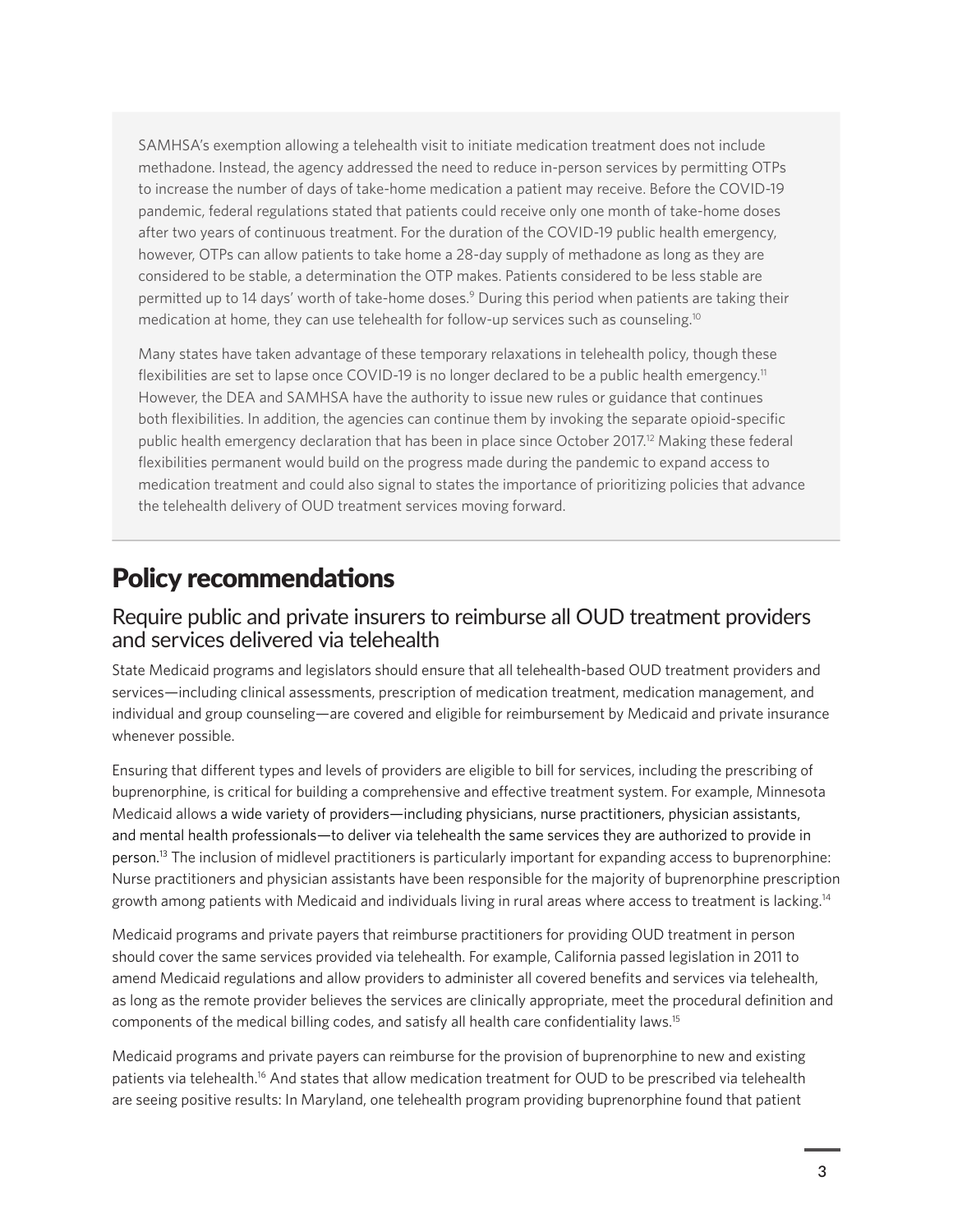<span id="page-3-0"></span>outcomes related to retention in treatment and cessation of opioid use were comparable to those from inperson programs[.17](#page-8-0) And during the COVID-19 public health emergency, a nationwide survey found that onethird of clinicians who prescribed buprenorphine via telehealth in the past year did so without conducting an in-person physical patient examination. Of these providers, only about 5% reported difficulties experienced with buprenorphine initiation, a figure consistent with available research on in-person programs.<sup>18</sup>

In addition, reimbursement for psychosocial services allows patients who receive methadone from an OTP to attend counseling sessions via telehealth, which reduces the burden of frequent in-person visits, especially for patients who are permitted take-home methadone doses.

#### Reimburse telehealth-delivered OUD services at in-person rates

Inadequate provider reimbursement is a common barrier to expanding the use of telehealth.[19](#page-8-0) Without assurances of sufficient reimbursement rates, providers may be unwilling to invest in telehealth infrastructure for their practices, or they may find it infeasible to increase the use of telehealth for OUD treatment.<sup>20</sup> Although some payers are concerned that payment parity for telehealth services would incentivize lower-quality care and lead to increased costs through overuse of services, evidence to date suggests that these outcomes have not materialized.<sup>21</sup> For example, even though telehealth use has increased twentyfold since the start of the pandemic, total weekly outpatient visits—including telehealth and in-person services—are comparable pre- and postpandemic, signaling that telehealth is replacing in-person care and not duplicating it.<sup>22</sup>

Therefore, Medicaid programs should cover and reimburse for OUD treatment services delivered via telehealth in parity with in-person rates; states are able to do this without submitting a state plan amendment to the Centers for Medicare & Medicaid Services (CMS) for review and approval. [23](#page-8-0) As of May 2020, Medicaid programs in 38 states and D.C. provided payment parity for some services delivered via telehealth.<sup>24</sup> Although it's not clear what share of these state policies includes OUD services, this demonstrates that states have successfully implemented payment parity on a large scale.

Additionally, state policymakers can require that private health plans cover and reimburse for OUD treatment services delivered via telehealth at parity.<sup>[25](#page-8-0)</sup> As of the fall of 2019, about half of all states required private health plans to provide service parity for some services, and 10 states required them to provide payment parity for some services.<sup>[26](#page-8-0)</sup> Although these laws do not all explicitly name OUD services, some states have taken this step. For example, in 2021 Arizona enacted legislation mandating that all health plans "must provide coverage for health care services that are provided through telehealth" if it would be provided in person and "shall reimburse health care providers at the same level of payment for equivalent services" whether delivered via telehealth or in person[.27](#page-8-0) This legislation also requires all health plans to reimburse providers for "behavioral health and substance use disorder services … if provided through telehealth using an audio-only format" at an equivalent reimbursement to services delivered in person.[28](#page-8-0)

#### Expand locations where patients can access OUD treatment services via telehealth

Telehealth can help close the treatment gap for people with OUD who are interested in starting treatment but lack access to treatment providers, particularly those with the required DEA waiver to prescribe buprenorphine for OUD. As of 2018, 40% of U.S. counties did not have clinicians with waivers to prescribe buprenorphine.<sup>[29](#page-8-0)</sup> Yet patients are not always permitted to receive telehealth at home or at another convenient location of their choosing. Some states allow patients to receive treatment over the internet or by phone but require them to do so at treatment centers or other sites that may require them to travel long distances.[30](#page-8-0) This creates barriers to care for people without transportation or with other responsibilities, such as a job or child care, that make such travel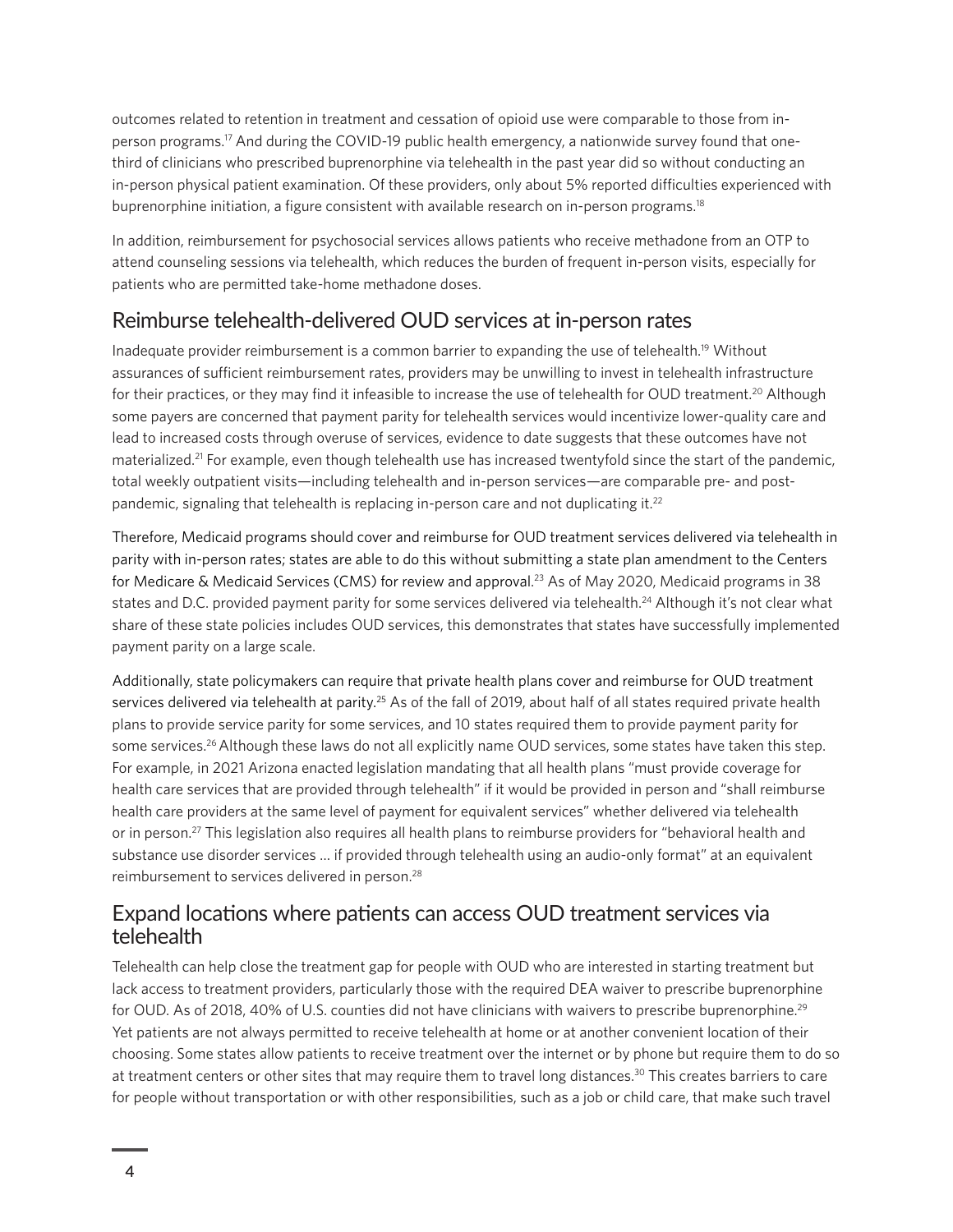<span id="page-4-0"></span>difficult. Giving patients more options for places where they can participate in a telehealth visit can make it easier for them to access treatment.

State Medicaid agencies and legislatures should make regulatory or legislative changes, respectively, to allow for a wide variety of eligible originating sites, or locations where patients can be when services are delivered via telehealth, including the patient's home. In fact, Medicare already allows telehealth in a patient's home as a result of changes made by the 2018 SUPPORT Act, which expanded critical access to OUD treatment via telehealth by removing originating site restrictions. Observational studies indicate that patients can safely and successfully initiate buprenorphine unobserved at home; the research shows that adverse events and treatment retention for these patients are comparable to those of patients who initiate treatment in office.<sup>31</sup> Moreover, one study found that more than half of patients chose home-based initiations, suggesting that patients prefer this option.<sup>32</sup>

In line with this evidence, Missouri Medicaid has no restrictions on originating sites, as long as "the provider can ensure services are rendered meeting the standard of care that would otherwise be expected" if the services were provided in person[.33](#page-9-0) And Washington state's revised code explicitly allows Medicaid members to use their "home or any location determined by the individual receiving the service" as an originating site for a telehealth visit[.34](#page-9-0) As of February 2021, Medicaid programs in 26 states and D.C. allow members to use their homes as an eligible originating site for a telehealth visit; however, OUD treatment services are sometimes excluded from these policies.<sup>[35](#page-9-0)</sup>

Washington also passed legislation, effective in 2018 for all health plans, to permit a variety of facility types to serve as originating sites, including rural health clinics, federally qualified health centers, health care provider offices, and community mental health centers.[36](#page-9-0) This option may be useful for patients of OTPs who are required to take their methadone in person, and could then use the OTP facility as an originating site for counseling sessions held elsewhere.

#### Allow audio-only OUD treatment services for patients with Medicaid

Although the DEA currently allows audio-only buprenorphine initiation only during the COVID-19 public health emergency, Medicaid programs can and should allow patients and providers to use telephones for delivering and receiving OUD treatment services such as intake evaluations, medication management, and counseling.

Treatment programs that permit patients to use audio-only technology during the pandemic have seen positive results—including engaging new people who would not have entered treatment[.37](#page-9-0) Allowing for the use of telephones can address inequitable access to audiovisual technology: Video telehealth is not widely accessible for the 14.5 million Americans living in "digital deserts" as a result of inequities that include inadequate broadband, digital illiteracy, and health system barriers.<sup>38</sup> In fact, a recent study of a large integrated health system in Massachusetts found that patients who were Black, Hispanic, Spanish-speaking and/or living in areas with the lowest broadband internet access, median incomes, and educational attainment were less likely to use video visits than were privately insured White individuals living in areas with higher incomes and broadband access.<sup>[39](#page-9-0)</sup> Another study found that telehealth encounters are more likely to be audio-only for individuals with public insurance or self-pay status, who may be less likely to have the mobile devices and computers required for audiovisual telehealth.[40](#page-9-0)

Medicaid programs should reimburse for audio-only services, which can help address geographic, socioeconomic, racial, and ethnic disparities in telehealth treatment access. Indeed, CMS' proposed physician fee schedule for 2022 makes permanent the allowance that OTPs provide the therapy and counseling portions of their weekly bundle of services using audio-only telehealth in cases where audiovisual communication is not available to the beneficiary. CMS states that allowing OTPs to deliver audio-only services "facilitates broader access to services,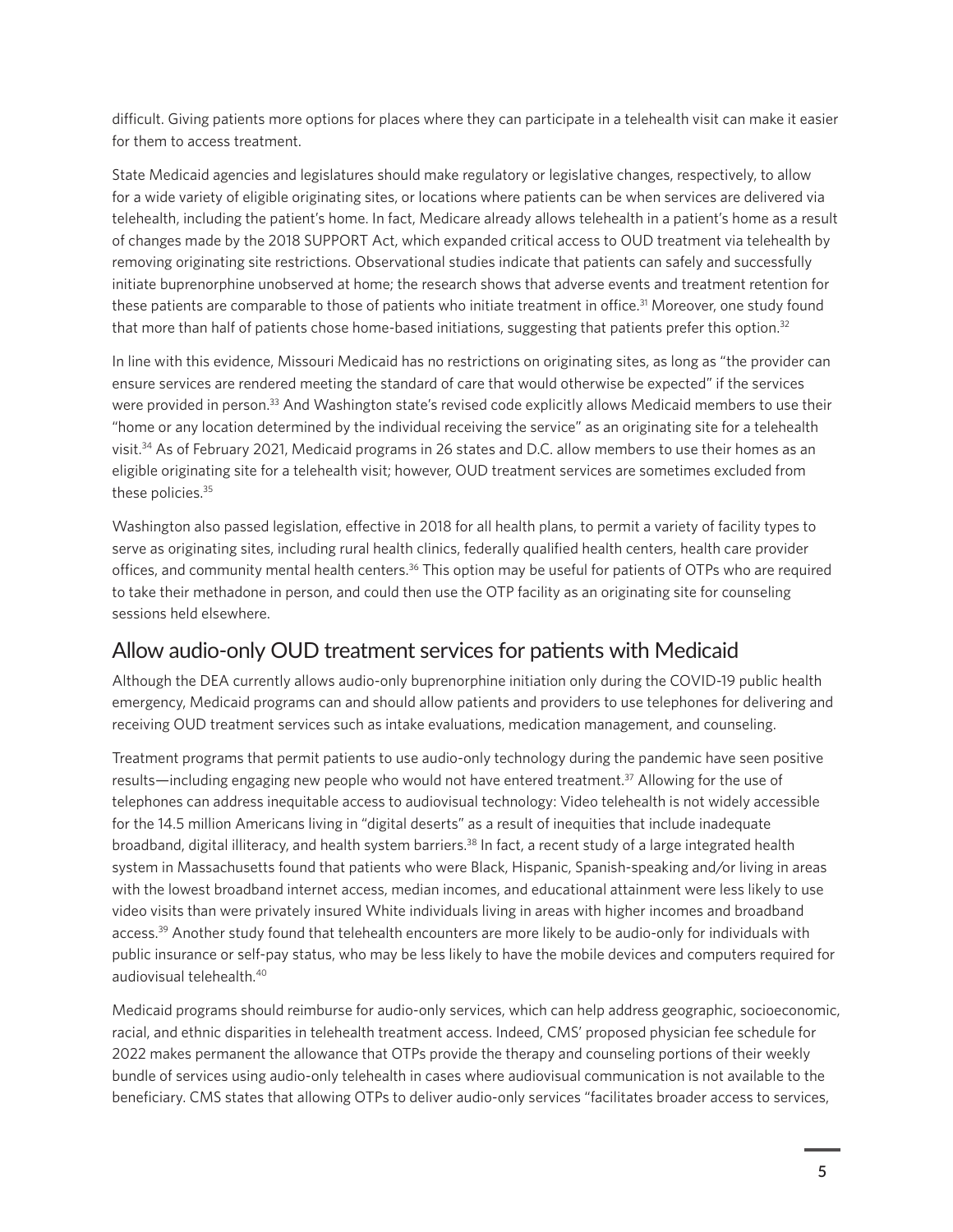<span id="page-5-0"></span>particularly for vulnerable populations, and ensures providers have flexibility to deliver care to beneficiaries as efficiently and seamlessly as possible."[41](#page-9-0) As of February 2021, at least 15 Medicaid programs reimbursed for audio-only telehealth, but in many cases, it could be used only for certain specialties or services.<sup>42</sup> Colorado's Code of Regulations specifies that telehealth may be provided using "interactive audio" (including telephone) as long as the communication meets "the same standard of care as in-person care," and this includes conducting intake evaluations, providing medication management for people with OUD, and delivering counseling.<sup>43</sup>

#### Use telehealth to deliver OUD treatment services in correctional settings

Although telehealth is regularly used to deliver health care to people who are incarcerated in jails and prisons, correctional staff say it is minimally used to facilitate the delivery of OUD treatment[.44](#page-9-0) To help jails and prisons start telehealth programs that serve individuals with OUD and other health conditions, or expand existing ones, states should allocate funding that affords facilities the flexibility to purchase telehealth equipment and infrastructure, medications, and other programming needs and hire staff.

The National Institute on Drug Abuse (NIDA) is funding research to determine best practices that correctional facilities can adopt for implementation of telehealth services for OUD treatment. (See Box 2.) In addition, as described below, at least two jails began using telehealth to facilitate care for people with OUD in response to the COVID-19 public health emergency.

The Hennepin County Jail in Minneapolis—a facility that offered all three forms of medication for OUD (methadone, buprenorphine, and naltrexone) before the public health emergency—is offering people with OUD the option to begin buprenorphine treatment via a telehealth visit in accordance with the DEA's flexibility policy.<sup>45</sup> The jail also uses telehealth to facilitate counseling sessions and the delivery of other medical services.<sup>[46](#page-9-0)</sup>

The Franklin County Jail in Greenfield, Massachusetts—another jail that offers all three forms of medication for OUD—expanded its telehealth capacity during the COVID-19 public health emergency by teleprescribing medications for OUD to individuals upon their arrival at the facility, offering individual counseling sessions, and conducting intake assessments at the jail's OTP.<sup>47</sup> The jail drew upon several funding sources to purchase laptops, TVs, and webcams for the OUD telehealth program, such as a state opioid response grant and a federal Prescription Drug and Opioid Addiction grant.<sup>48</sup>

Programs such as these are well-positioned to identify best practices and share lessons learned with other jails and prisons interested in delivering OUD services via telehealth.

#### Box 2. Initiative for Individuals Who Are Incarcerated

The NIDA-funded Justice Community Opioid Innovation Network (JCOIN)—a system of over a dozen large clinical trials—is studying best practices in the delivery of OUD treatment within jails and prisons, including ways in which telehealth can be used to effectively engage and retain individuals in treatment.<sup>[49](#page-9-0)</sup> For example, one of JCOIN's studies aims to evaluate whether women who are incarcerated and linked to community-based providers and peer navigators via telehealth are more likely to access and stay in treatment after returning to the community.[50](#page-9-0) This study, which will involve 900 women with OUD at nine jails who are within 30 days of release, will contribute to the literature about how telehealth can help improve outcomes for people who are incarcerated or have recently been released.<sup>51</sup>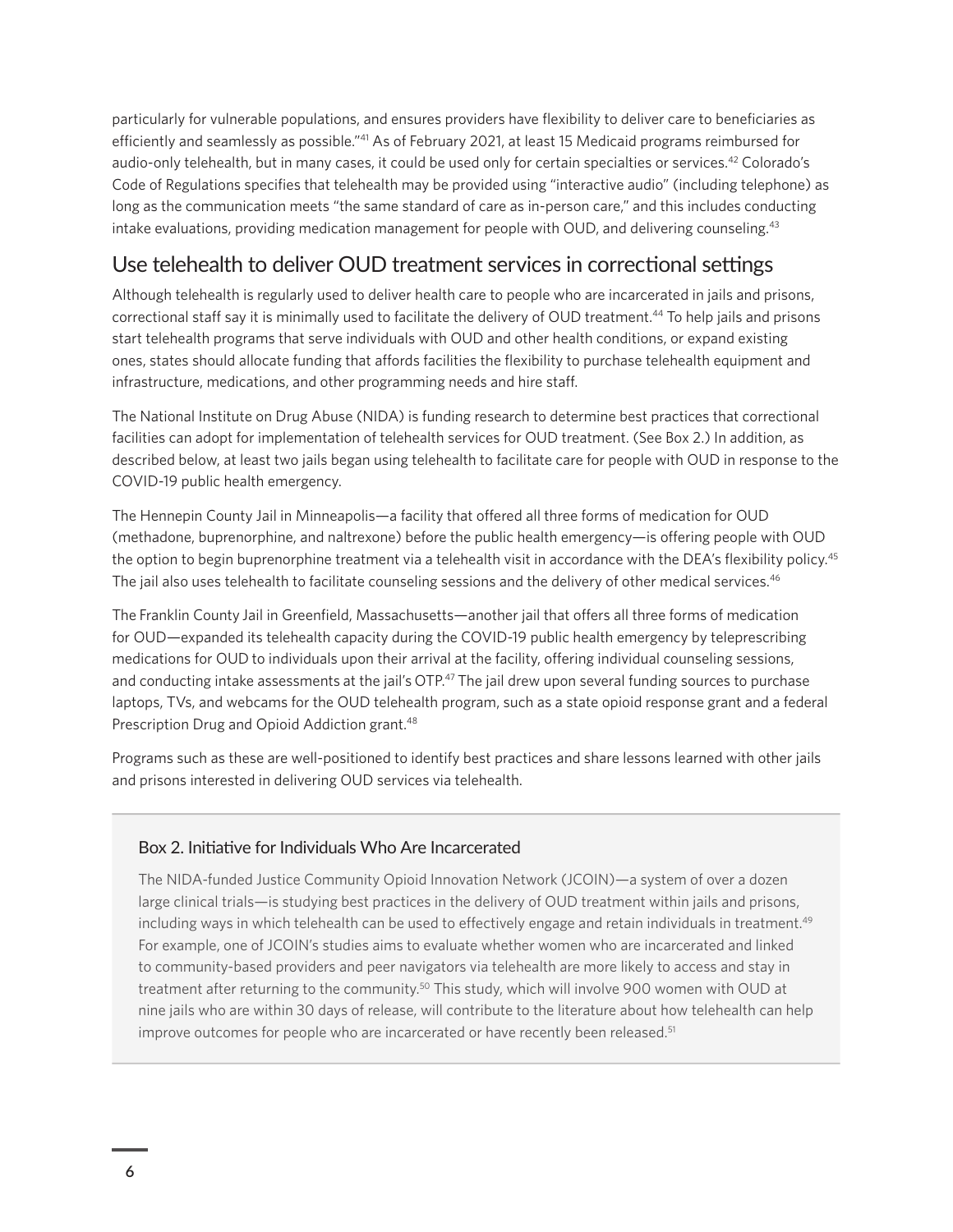<span id="page-6-0"></span>Telehealth can help extend the provider workforce and make evidence-based care more accessible for correctional facilities by enabling people with OUD who are incarcerated to meet with addiction treatment practitioners, mental health counselors, and peer support specialists who may be in short supply[.52](#page-9-0) At least for the duration of the COVID-19 public health emergency, telehealth can also help facilitate timely medication initiation—for example, by allowing an individual with OUD who is incarcerated to receive a prescription for buprenorphine from a waivered provider at a location other than where the patient resides.<sup>[53](#page-9-0)</sup>

## Overcoming barriers to telehealth

Even if states make the policy changes described above, they may encounter several barriers to expanding the use of telehealth, including scarce funding to support technological infrastructure, inadequate broadband internet access, and putting monitoring and assessment tools in place to evaluate telehealth implementation and outcomes in order to guide future policy changes and development.

*Infrastructure.* Building or expanding telehealth programs can require significant upfront investments in technological infrastructure, workforce training, and administrative planning—barriers that may hinder smaller or underresourced providers[.54](#page-9-0) States must also consider the expertise involved in adopting telehealth platforms that integrate well with electronic health record systems and protect patient privacy[.55](#page-9-0) One way that states can build telehealth capacity is by connecting with the National Consortium of Telehealth Resource Centers, a collaboration of 12 regional and two national telehealth resource centers administered by the Center for Connected Health Policy, which provides technical assistance, education, and resources for implementing telehealth programs.<sup>56</sup>

*Broadband access.* Broadband internet is not available or accessible to many individuals in the U.S., a gap that is a barrier to telehealth expansion because states commonly require that telehealth visits take place in real time and include both audio and video components.<sup>57</sup> According to a 2020 Federal Communications Commission report, the dearth of fixed terrestrial broadband is experienced most heavily by individuals living in rural areas and on tribal lands, with approximately 17% and 21% of individuals in these groups, respectively, lacking access.<sup>[58](#page-10-0)</sup> State and local governments can draw on the \$362 billion in funding recently made available through the American Rescue Plan Act—a stimulus package that gives states broad flexibility in determining how to use the funds, giving states the opportunity to invest in expanded broadband access.

*Monitoring and evaluation.* Lastly, with the rapid growth of telehealth use during the COVID-19 pandemic, states and providers may not have been prepared to collect and analyze data to evaluate what is working well and where improvements to telehealth infrastructure could be made. Moving forward, states should monitor metrics and health outcomes across program implementation, including patients' experiences with receiving telehealth treatment (e.g., reduced burden of travel time to appointments).<sup>59</sup> This data can also help states identify how telehealth affects different populations—for example, evaluating telehealth's role in addressing treatment gaps in rural areas and examining racial disparities in the receipt of telehealth services. Some states have sought to identify gaps in access to telehealth by developing resource-sharing networks, such as the regional interstate partnership formed by the governors of Colorado, Nevada, Washington, and Oregon[.60](#page-10-0) These states agreed to share best practices on telehealth implementation and address access inequities experienced by Native American communities and communities of color in particular.<sup>[61](#page-10-0)</sup>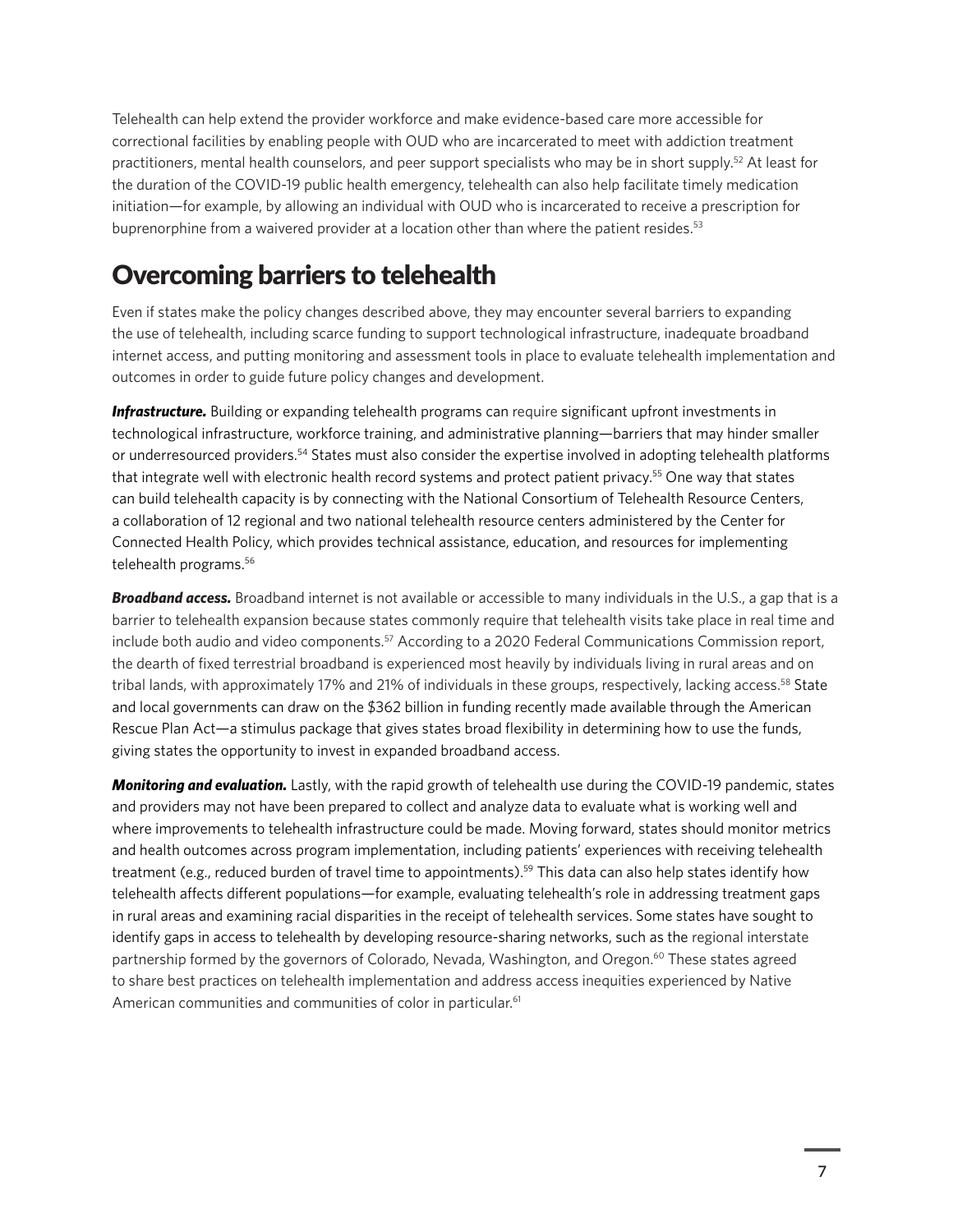## <span id="page-7-0"></span>**Conclusion**

More than 71,000 people in the U.S. died from an opioid overdose in the past year, and about 1.6 million more continue to struggle with OUD. During the COVID-19 pandemic, clinicians and researchers learned that telehealth-based OUD treatment is just as effective as in-person care. By permanently expanding access to telehealth-based OUD treatment services after the pandemic, state regulators and lawmakers can help more of their constituents recover from OUD.

States have broad authority to create their own definitions and reimbursement structures for telehealth services, and they should consider approaches to telehealth policy that remove restrictions for prescribers of medications for OUD, make it easier for patients to initiate and continue treatment via telehealth, provide adequate payment for telehealth services, and enable more widespread use of telehealth for OUD in correctional settings.

## **Endnotes**

- 1 [L.](#page-0-0) Wang et al., "Telemedicine Increases Access to Buprenorphine Initiation During the COVID-19 Pandemic," *Journal of Substance Abuse Treatment* 124 (2021), [https://doi.org/10.1016/j.jsat.2020.108272;](https://doi.org/10.1016/j.jsat.2020.108272) E. Weintraub et al., "Outcomes for Patients Receiving Telemedicine-Delivered Medication-Based Treatment for Opioid Use Disorder: A Retrospective Chart Review," *Heroin Addiction and Related Clinical Problems* 23, no. 2 (2021): 5, [https://pubmed.ncbi.nlm.nih.gov/33551692;](https://pubmed.ncbi.nlm.nih.gov/33551692) T.O. Cole et al., "Patient Satisfaction with Medications for Opioid Use Disorder Treatment Via Telemedicine: Brief Literature Review and Development of a New Assessment," *Frontiers in Public Health* 8 (2020), [https://pubmed.ncbi.nlm.nih.gov/33553083.](https://pubmed.ncbi.nlm.nih.gov/33553083)
- 2 [I](#page-0-0)bid.; M. Harris et al., "Low Barrier Tele-Buprenorphine in the Time of COVID-19: A Case Report," *Journal of Addiction Medicine* 14, no. 4 (2020): e136-e38, [https://doi.org/10.1097/adm.0000000000000682;](https://doi.org/10.1097/adm.0000000000000682) R. Tringale and A.M. Subica, "COVID-19 Innovations in Medication for Addiction Treatment at a Skid Row Syringe Exchange," *Journal of Substance Abuse Treatment* 121 (2021), [https://doi.](https://doi.org/10.1016/j.jsat.2020.108181) [org/10.1016/j.jsat.2020.108181](https://doi.org/10.1016/j.jsat.2020.108181); L. Uscher-Pines et al., "Treatment of Opioid Use Disorder During COVID-19: Experiences of Clinicians Transitioning to Telemedicine," *Journal of Substance Abuse Treatment* 118 (2020): 108124, [http://www.sciencedirect.com/science/article/](http://www.sciencedirect.com/science/article/pii/S0740547220303809) [pii/S0740547220303809;](http://www.sciencedirect.com/science/article/pii/S0740547220303809) Office of the National Coordinator for Health Information Technology, "What Is Telehealth? How Is Telehealth Different From Telemedicine?"<https://www.healthit.gov/faq/what-telehealth-how-telehealth-different-telemedicine>; L. Dunlap et al., "Using Telehealth to Support Opioid Use Disorder Treatment Issue Brief" (Office of the Assistant Secretary for Planning and Evaluation, 2018), [https://aspe.hhs.gov/reports/using-telehealth-support-opioid-use-disorder-treatment-issue-brief-0.](https://aspe.hhs.gov/reports/using-telehealth-support-opioid-use-disorder-treatment-issue-brief-0)
- 3 [C](#page-1-0)enter for Connected Health Policy, "State Telehealth Laws and Reimbursement Policies" (2021), [https://www.cchpca.org/2021/04/](https://www.cchpca.org/2021/04/Spring2021_Infographic-1.pdf) [Spring2021\\_Infographic-1.pdf](https://www.cchpca.org/2021/04/Spring2021_Infographic-1.pdf).
- 4 [F](#page-1-0)ederal Communications Commission, "Fourteenth Broadband Deployment Report" (2021), [https://docs.fcc.gov/public/attachments/](https://docs.fcc.gov/public/attachments/FCC-21-18A1.pdf) [FCC-21-18A1.pdf](https://docs.fcc.gov/public/attachments/FCC-21-18A1.pdf).
- 5 [I](#page-1-0)mplementation of the Ryan Haight Online Pharmacy Consumer Protection Act of 2008, 74 Fed. Reg. 15596 (April 6, 2009), [https://](https://www.govinfo.gov/content/pkg/FR-2009-04-06/pdf/E9-7698.pdf) [www.govinfo.gov/content/pkg/FR-2009-04-06/pdf/E9-7698.pdf.](https://www.govinfo.gov/content/pkg/FR-2009-04-06/pdf/E9-7698.pdf)
- 6 [C](#page-1-0)ode of Federal Regulations, Title 42, Subchapter A, Part 8—Medication Assisted Treatment for Opioid Use Disorders, 42 C.F.R. § 8.12(f)(2) (2021),<https://www.ecfr.gov/current/title-42/chapter-I/subchapter-A/part-8>; Substance Abuse and Mental Health Services Administration, "FAQs: Provision of Methadone and Buprenorphine for the Treatment of Opioid Use Disorder in the COVID-19 Emergency" (2020), <https://www.samhsa.gov/sites/default/files/faqs-for-oud-prescribing-and-dispensing.pdf>.
- 7 [U](#page-1-0).S. Drug Enforcement Administration, "Controlled Substances Act, Section 831(H)," [https://www.deadiversion.usdoj.](https://www.deadiversion.usdoj.gov/21cfr/21usc/831.htm) [gov/21cfr/21usc/831.htm](https://www.deadiversion.usdoj.gov/21cfr/21usc/831.htm).
- 8 [S](#page-1-0)ubstance Abuse and Mental Health Services Administration, "FAQs: Provision of Methadone and Buprenorphine"; U.S. Drug Enforcement Administration, "DEA Qualifying Practitioners, DEA Qualifying Other Practitioners" (2020), [https://www.deadiversion.](https://www.deadiversion.usdoj.gov/GDP/(DEA-DC-022)(DEA068)%20DEA%20SAMHSA%20buprenorphine%20telemedicine%20%20(Final)%20+Esign.pdf) [usdoj.gov/GDP/\(DEA-DC-022\)\(DEA068\)%20DEA%20SAMHSA%20buprenorphine%20telemedicine%20%20\(Final\)%20+Esign.pdf.](https://www.deadiversion.usdoj.gov/GDP/(DEA-DC-022)(DEA068)%20DEA%20SAMHSA%20buprenorphine%20telemedicine%20%20(Final)%20+Esign.pdf)
- 9 [S](#page-2-0)ubstance Abuse and Mental Health Services Administration, "Federal Guidelines for Opioid Treatment Programs" (2015), [https://store.](https://store.samhsa.gov/product/Federal-Guidelines-for-Opioid-Treatment-Programs/PEP15-FEDGUIDEOTP) [samhsa.gov/product/Federal-Guidelines-for-Opioid-Treatment-Programs/PEP15-FEDGUIDEOTP;](https://store.samhsa.gov/product/Federal-Guidelines-for-Opioid-Treatment-Programs/PEP15-FEDGUIDEOTP) Substance Abuse and Mental Health Services Administration, "FAQs: Provision of Methadone and Buprenorphine."
- 10 [S](#page-2-0)ubstance Abuse and Mental Health Services Administration, "FAQs: Provision of Methadone and Buprenorphine."
- 11 [F](#page-2-0)ederation of State Medical Boards, "U.S. States and Territories Modifying Requirements for Telehealth in Response to COVID-19" (2021), <https://www.fsmb.org/siteassets/advocacy/pdf/states-waiving-licensure-requirements-for-telehealth-in-response-to-covid-19.pdf>.
- 12 [B](#page-2-0).C.E. Dooling and L.E. Stanley, "Extending Pandemic Flexibilities for Opioid Use Disorder Treatment: Telemedicine and Initiating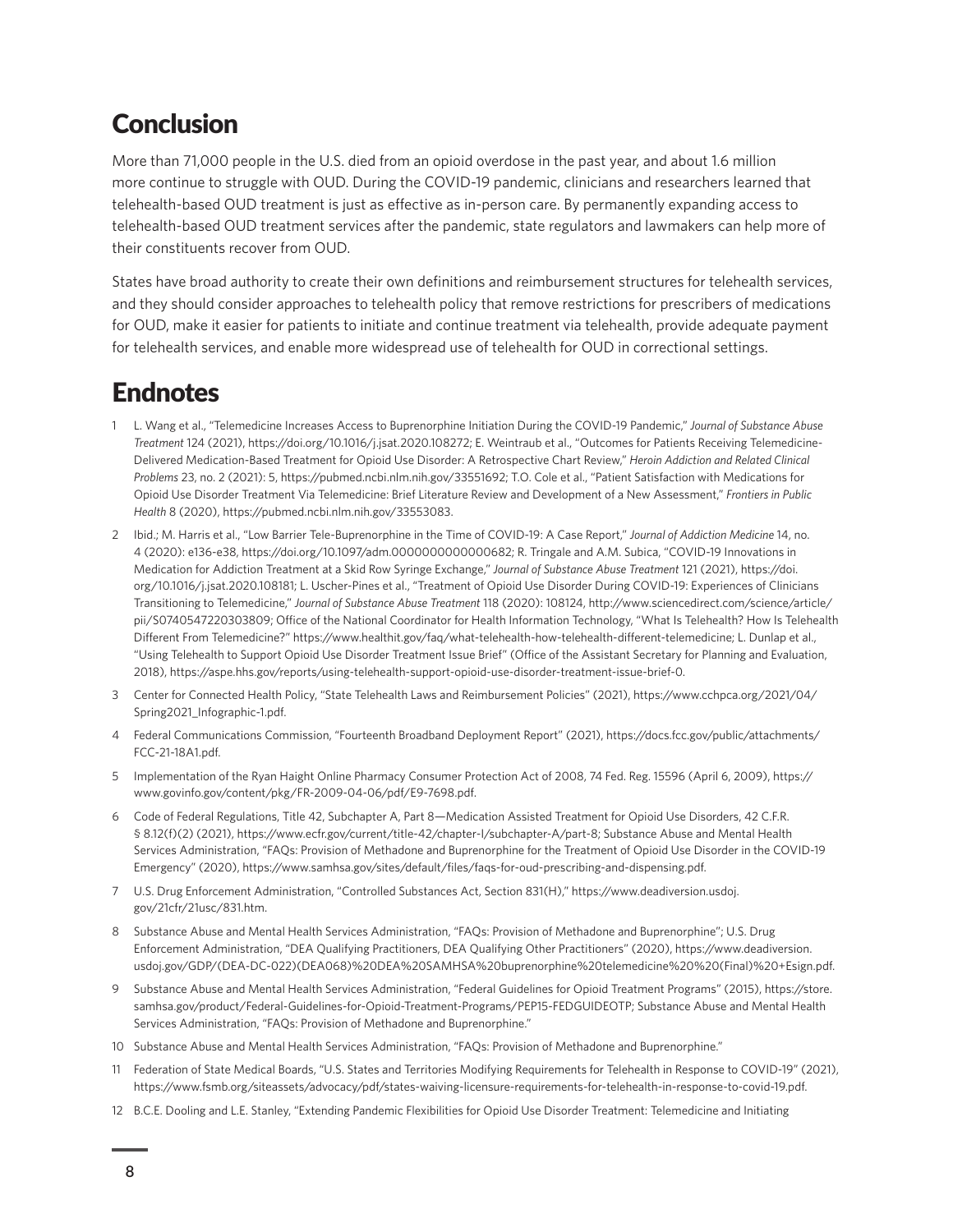<span id="page-8-0"></span>Buprenorphine Treatment" (George Washington Regulatory Studies Center, 2021), [https://regulatorystudies.columbian.gwu.edu/](https://regulatorystudies.columbian.gwu.edu/telemedicine-initiating-buprenorphine-treatment) [telemedicine-initiating-buprenorphine-treatment](https://regulatorystudies.columbian.gwu.edu/telemedicine-initiating-buprenorphine-treatment); B.C.E. Dooling and L.E. Stanley, "Extending Pandemic Flexibilities for Opioid Use Disorder Treatment: Unsupervised Use of Opioid Treatment Medications" (George Washington Regulatory Studies Center, 2021), [https://](https://regulatorystudies.columbian.gwu.edu/unsupervised-use-opioid-treatment-medications) [regulatorystudies.columbian.gwu.edu/unsupervised-use-opioid-treatment-medications.](https://regulatorystudies.columbian.gwu.edu/unsupervised-use-opioid-treatment-medications)

- 13 [M](#page-2-0)innesota Department of Human Services, "Physician and Professional Services," last modified Sept. 2, 2021, [https://www.dhs.state.](https://www.dhs.state.mn.us/main/idcplg?IdcService=GET_DYNAMIC_CONVERSION&RevisionSelectionMethod=LatestReleased&dDocName=id_008926#Telemedicine) [mn.us/main/idcplg?IdcService=GET\\_DYNAMIC\\_CONVERSION&RevisionSelectionMethod=LatestReleased&dDocName=id\\_](https://www.dhs.state.mn.us/main/idcplg?IdcService=GET_DYNAMIC_CONVERSION&RevisionSelectionMethod=LatestReleased&dDocName=id_008926#Telemedicine) [008926#Telemedicine;](https://www.dhs.state.mn.us/main/idcplg?IdcService=GET_DYNAMIC_CONVERSION&RevisionSelectionMethod=LatestReleased&dDocName=id_008926#Telemedicine) Minnesota Department of Human Services, "Telemedicine," Oct. 19, 2017, [https://www.dhs.state.mn.us/main/](https://www.dhs.state.mn.us/main/idcplg?IdcService=GET_DYNAMIC_CONVERSION&RevisionSelectionMethod=LatestReleased&dDocName=DHS-296422) [idcplg?IdcService=GET\\_DYNAMIC\\_CONVERSION&RevisionSelectionMethod=LatestReleased&dDocName=DHS-296422](https://www.dhs.state.mn.us/main/idcplg?IdcService=GET_DYNAMIC_CONVERSION&RevisionSelectionMethod=LatestReleased&dDocName=DHS-296422).
- 14 [M](#page-2-0).L. Barnett, D. Lee, and R.G. Frank, "In Rural Areas, Buprenorphine Waiver Adoption Since 2017 Driven by Nurse Practitioners and Physician Assistants," *Health Affairs* 38, no. 12 (2019): 2048-56, [https://www.healthaffairs.org/doi/abs/10.1377/hlthaff.2019.00859;](https://www.healthaffairs.org/doi/abs/10.1377/hlthaff.2019.00859) J. Wedeles, "Analysis of Buprenorphine Prescribing Patterns Among Advanced Practitioners in Medicaid" (presentation, Medicaid and CHIP Payment and Access Commission, October 2019), [https://www.macpac.gov/publication/analysis-of-buprenorphine-prescribing](https://www.macpac.gov/publication/analysis-of-buprenorphine-prescribing-patterns-among-advanced-practitioners-in-medicaid/)[patterns-among-advanced-practitioners-in-medicaid/](https://www.macpac.gov/publication/analysis-of-buprenorphine-prescribing-patterns-among-advanced-practitioners-in-medicaid/); C.A. Grimm, "Geographic Disparities Affect Access to Buprenorphine Services for Opioid Use Disorder" (U.S. Department of Health and Human Services, Office of Inspector General, 2020), [https://oig.hhs.gov/oei/](https://oig.hhs.gov/oei/reports/oei-12-17-00240.pdf) [reports/oei-12-17-00240.pdf](https://oig.hhs.gov/oei/reports/oei-12-17-00240.pdf).
- 15 [C](#page-2-0)alifornia Department of Health Care Services, "Medicine: Telehealth" (2020), [https://files.medi-cal.ca.gov/pubsdoco/Publications/](https://files.medi-cal.ca.gov/pubsdoco/Publications/masters-MTP/Part2/mednetele.pdf) [masters-MTP/Part2/mednetele.pdf.](https://files.medi-cal.ca.gov/pubsdoco/Publications/masters-MTP/Part2/mednetele.pdf)
- 16 [C](#page-2-0)enters for Medicare & Medicaid Services, "Rural Health Care and Medicaid Telehealth Flexibilities, and Guidance Regarding Section 1009 of the Substance Use-Disorder Prevention That Promotes Opioid Recovery and Treatment (SUPPORT) for Patients and Communities Act (Pub. L. 115-271), Entitled Medicaid Substance Use Disorder Treatment Via Telehealth" (Department of Health and Human Services, 2020), [https://www.medicaid.gov/sites/default/files/Federal-Policy-Guidance/Downloads/cib040220.pdf.](https://www.medicaid.gov/sites/default/files/Federal-Policy-Guidance/Downloads/cib040220.pdf)
- 17 [E](#page-3-0). Weintraub et al., "Expanding Access to Buprenorphine Treatment in Rural Areas With the Use of Telemedicine," *The American Journal on Addictions* 27, no. 8 (2018): 612-17, [https://onlinelibrary.wiley.com/doi/abs/10.1111/ajad.12805.](https://onlinelibrary.wiley.com/doi/abs/10.1111/ajad.12805)
- 18 [C](#page-3-0).M. Jones et al., "Characteristics and Correlates of U.S. Clinicians Prescribing Buprenorphine for Opioid Use Disorder Treatment Using Expanded Authorities During the COVID-19 Pandemic," *Drug and Alcohol Dependence* 225 (2021): 108783, [https://doi.org/10.1016/j.](https://doi.org/10.1016/j.drugalcdep.2021.108783) [drugalcdep.2021.108783.](https://doi.org/10.1016/j.drugalcdep.2021.108783)
- 19 [C](#page-3-0). Shachar, J. Engel, and G. Elwyn, "Implications for Telehealth in a Postpandemic Future: Regulatory and Privacy Issues," *JAMA* 323, no. 23 (2020): 2375-76, [https://doi.org/10.1001/jama.2020.7943.](https://doi.org/10.1001/jama.2020.7943)
- 20 [F](#page-3-0).A. Wilson et al., "An Examination of Private Payer Reimbursements to Primary Care Providers for Healthcare Services Using Telehealth, United States 2009-2013" (University of Nebraska Medical Center, 2016), [https://www.researchgate.net/publication/295547563\\_](https://www.researchgate.net/publication/295547563_An_Examination_of_Private_Payer_Reimbursements_to_Primary_Care_Providers_for_Healthcare_Services_Using_Telehealth_United_States_2009-2013) [An\\_Examination\\_of\\_Private\\_Payer\\_Reimbursements\\_to\\_Primary\\_Care\\_Providers\\_for\\_Healthcare\\_Services\\_Using\\_Telehealth\\_United\\_](https://www.researchgate.net/publication/295547563_An_Examination_of_Private_Payer_Reimbursements_to_Primary_Care_Providers_for_Healthcare_Services_Using_Telehealth_United_States_2009-2013) [States\\_2009-2013.](https://www.researchgate.net/publication/295547563_An_Examination_of_Private_Payer_Reimbursements_to_Primary_Care_Providers_for_Healthcare_Services_Using_Telehealth_United_States_2009-2013)
- 21 [C](#page-3-0). Ellimoottil, "Understanding the Case for Telehealth Payment Parity," *Health Affairs* (blog), [https://www.healthaffairs.org/do/10.1377/](https://www.healthaffairs.org/do/10.1377/hblog20210503.625394/full/) [hblog20210503.625394/full/](https://www.healthaffairs.org/do/10.1377/hblog20210503.625394/full/).
- 22 [I](#page-3-0)bid.
- 23 [C](#page-3-0)enters for Medicare & Medicaid Services (CMS), "COVID-19 Frequently Asked Questions (FAQs) for State Medicaid and Children's Health Insurance Program (CHIP) Agencies" (2021), [https://www.medicaid.gov/state-resource-center/downloads/covid-19-faqs.pdf.](https://www.medicaid.gov/state-resource-center/downloads/covid-19-faqs.pdf)
- 24 [G.](#page-3-0) Weigel et al., "Opportunities and Barriers for Telemedicine in the U.S. During the COVID-19 Emergency and Beyond" (Kaiser Family Foundation, 2020), [https://www.kff.org/womens-health-policy/issue-brief/opportunities-and-barriers-for-telemedicine-in-the-u-s](https://www.kff.org/womens-health-policy/issue-brief/opportunities-and-barriers-for-telemedicine-in-the-u-s-during-the-covid-19-emergency-and-beyond/)[during-the-covid-19-emergency-and-beyond/.](https://www.kff.org/womens-health-policy/issue-brief/opportunities-and-barriers-for-telemedicine-in-the-u-s-during-the-covid-19-emergency-and-beyond/)
- 25 [I](#page-3-0)bid.
- 26 [I](#page-3-0)bid.
- 27 [Te](#page-3-0)lehealth; Health Care Providers; Requirements, H.B. 2454, Arizona State Legislature (2021), [https://legiscan.com/AZ/text/HB2454/](https://legiscan.com/AZ/text/HB2454/id/2391998) [id/2391998.](https://legiscan.com/AZ/text/HB2454/id/2391998)
- 28 [I](#page-3-0)bid.
- 29 [C](#page-3-0).A. Grimm, "Geographic Disparities Affect Access to Buprenorphine Services for Opioid Use Disorder" (U.S. Department of Health and Human Services, Office of Inspector General, 2020), [https://oig.hhs.gov/oei/reports/oei-12-17-00240.pdf.](https://oig.hhs.gov/oei/reports/oei-12-17-00240.pdf)
- 30 [M](#page-3-0).W. Kwong, "State Telehealth Laws and Reimbursement Policies" (Center for Connected Health Policy, 2021), [https://cchp.nyc3.](https://cchp.nyc3.digitaloceanspaces.com/2021/04/Spring2021_ExecutiveSummary.pdf) [digitaloceanspaces.com/2021/04/Spring2021\\_ExecutiveSummary.pdf](https://cchp.nyc3.digitaloceanspaces.com/2021/04/Spring2021_ExecutiveSummary.pdf); South Carolina Department of Health and Human Services, "Physicians Services Provider Manual" (2021),<https://www.scdhhs.gov/internet/pdf/manuals/Physicians/Manual.pdf>.
- 31 [B](#page-4-0). Doolittle and W. Becker, "A Case Series of Buprenorphine/Naloxone Treatment in a Primary Care Practice," *Substance Abuse* 32, no. 4 (2011): 262-65,<https://doi.org/10.1080/08897077.2011.599256>; E.P. Bhatraju et al., "Public Sector Low Threshold Office-Based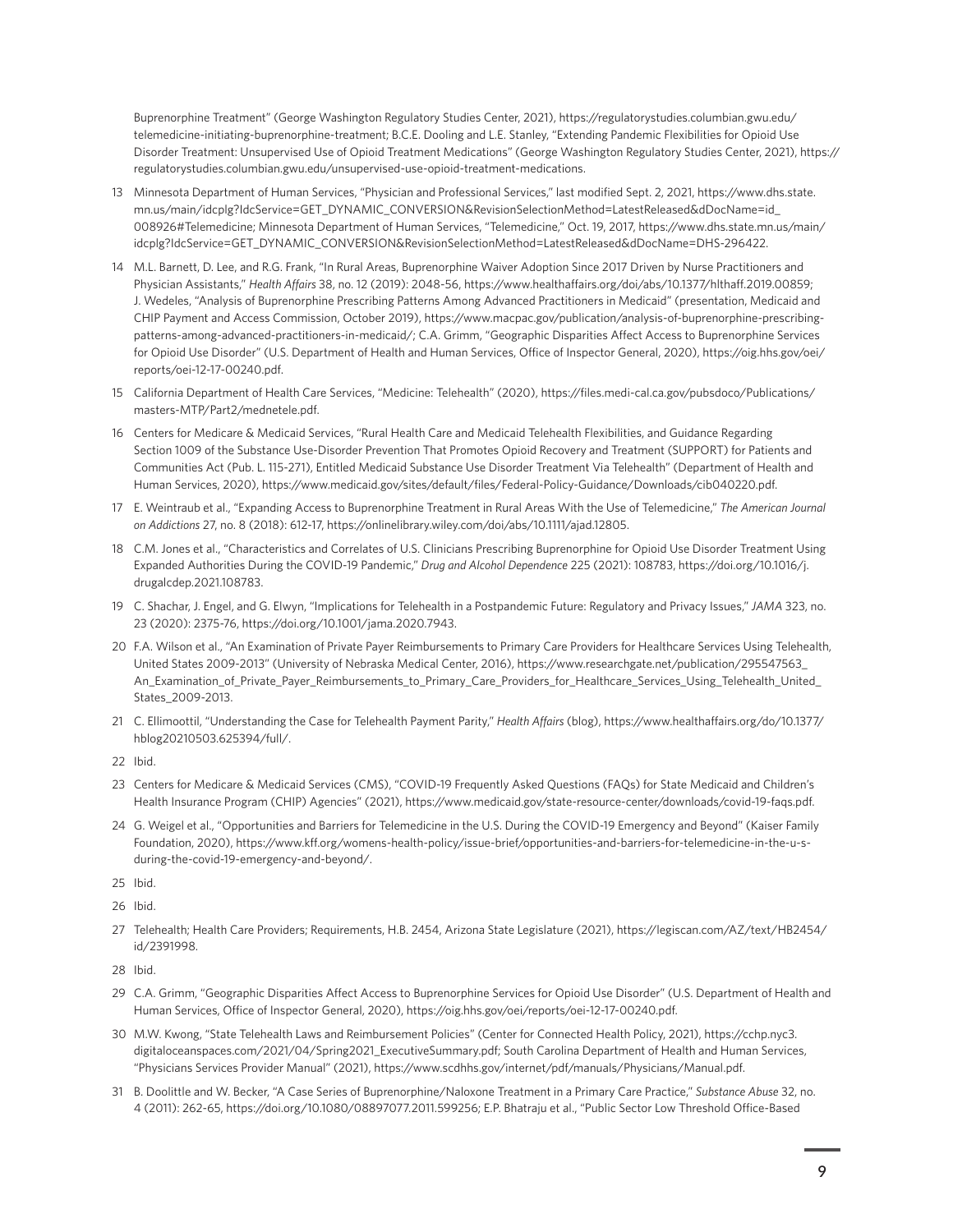<span id="page-9-0"></span>Buprenorphine Treatment: Outcomes at Year 7," *Addiction Science & Clinical Practice* 12, no. 1 (2017): 7-7, [https://pubmed.ncbi.nlm.nih.](https://pubmed.ncbi.nlm.nih.gov/28245872) [gov/28245872](https://pubmed.ncbi.nlm.nih.gov/28245872) [https://www.ncbi.nlm.nih.gov/pmc/articles/PMC5331716/.](https://www.ncbi.nlm.nih.gov/pmc/articles/PMC5331716/)

- 32 [N.](#page-4-0)L. Sohler et al., "Home- Versus Office-Based Buprenorphine Inductions for Opioid-Dependent Patients," *Journal of Substance Abuse Treatment* 38, no. 2 (2010): 153-59, [http://www.sciencedirect.com/science/article/pii/S074054720900124X.](http://www.sciencedirect.com/science/article/pii/S074054720900124X)
- 33 [M](#page-4-0)issouri Revisor of Statutes Title 12, Public Health and Welfare; Chapter 208.670 Sec. 191.1145(6)—Practice of Telehealth, Definitions— Reimbursement of Providers (2018), <https://revisor.mo.gov/main/OneSection.aspx?section=208.670&bid=35040&hl=>.
- 34 [Wa](#page-4-0)shington State Legislature, Reimbursement of a Health Care Service Provided Through Telemedicine or Store and Forward Technology—Audio-Only Telemedicine, RCWs, Title 74, Chapter 74.09, Section 74.09.325, [https://app.leg.wa.gov/rcw/default.](https://app.leg.wa.gov/rcw/default.aspx?cite=74.09.325) [aspx?cite=74.09.325.](https://app.leg.wa.gov/rcw/default.aspx?cite=74.09.325)
- 35 [K](#page-4-0)wong, "State Telehealth Laws."
- 36 [Wa](#page-4-0)shington State Legislature, Reimbursement of a Health Care Service.
- 37 [S](#page-4-0).A. Clark et al., "Using Telehealth to Improve Buprenorphine Access During and After COVID-19: A Rapid Response Initiative in Rhode Island," *Journal of Substance Abuse Treatment* 124 (2021), <https://doi.org/10.1016/j.jsat.2021.108283>.
- 38 [F](#page-4-0)ederal Communications Commission, "FCC Annual Broadband Report Shows Digital Divide Is Rapidly Closing" (2021), [https://www.fcc.](https://www.fcc.gov/document/fcc-annual-broadband-report-shows-digital-divide-rapidly-closing) [gov/document/fcc-annual-broadband-report-shows-digital-divide-rapidly-closing.](https://www.fcc.gov/document/fcc-annual-broadband-report-shows-digital-divide-rapidly-closing)
- 39 [J.](#page-4-0)A. Rodriguez et al., "Differences in the Use of Telephone and Video Telemedicine Visits During the COVID-19 Pandemic," *The American Journal of Managed Care* 27, no. 1 (2021), [https://www.ajmc.com/view/differences-in-the-use-of-telephone-and-video-telemedicine](https://www.ajmc.com/view/differences-in-the-use-of-telephone-and-video-telemedicine-visits-during-the-covid-19-pandemic)[visits-during-the-covid-19-pandemic.](https://www.ajmc.com/view/differences-in-the-use-of-telephone-and-video-telemedicine-visits-during-the-covid-19-pandemic)
- 40 [R.](#page-4-0)P. Pierce and J.J. Stevermer, "Disparities in Use of Telehealth at the Onset of the COVID-19 Public Health Emergency," *Journal of Telemedicine and Telecare* (2020): 1-7, [https://doi.org/10.1177/1357633X20963893.](https://doi.org/10.1177/1357633X20963893)
- 41 [C](#page-5-0)enters for Medicare & Medicaid Services, "Revisions to Payment Policies Under the Medicare Physician Fee Schedule Quality Payment Program and Other Revisions to Part B for CY 2022," July 23, 2021, [https://www.cms.gov/medicaremedicare-fee-service](https://www.cms.gov/medicaremedicare-fee-service-paymentphysicianfeeschedpfs-federal-regulation-notices/cms-1751-p)[paymentphysicianfeeschedpfs-federal-regulation-notices/cms-1751-p.](https://www.cms.gov/medicaremedicare-fee-service-paymentphysicianfeeschedpfs-federal-regulation-notices/cms-1751-p)
- 42 [C](#page-5-0)enter for Connected Health Policy, "Email, Phone & Fax," [https://www.cchpca.org/topic/email-phone-fax/.](https://www.cchpca.org/topic/email-phone-fax/)
- 43 [C](#page-5-0)ode of Colorado Regulations, Physician Services, Dental, Vision Services, Medicaid Managed Care Program, EPSDT—10 CCR 2505-10 8.200, [https://www.sos.state.co.us/CCR/GenerateRulePdf.do?ruleVersionId=9296&fileName=10%20CCR%202505-10%208.200.](https://www.sos.state.co.us/CCR/GenerateRulePdf.do?ruleVersionId=9296&fileName=10%20CCR%202505-10%208.200)
- 44 [D](#page-5-0). Larsen et al., "Prison Telemedicine and Telehealth Utilization in the United States: State and Federal Perceptions of Benefits and Barriers," *Telemedicine Journal and e-Health* 10 Suppl 2 (2004): S-81-9,<https://pubmed.ncbi.nlm.nih.gov/23570218/>.
- 45 [A.](#page-5-0) Duncan et al., "Adaptations to Jail-Based Buprenorphine Treatment During the COVID-19 Pandemic," *Journal of Substance Abuse Treatment* 121 (2021), [https://doi.org/10.1016/j.jsat.2020.108161.](https://doi.org/10.1016/j.jsat.2020.108161)
- 46 [I](#page-5-0)bid.
- 47 [C](#page-5-0).J. Donelan et al., "COVID-19 and Treating Incarcerated Populations for Opioid Use Disorder," *Journal of Substance Abuse Treatment* 124 (2021),<https://doi.org/10.1016/j.jsat.2020.108216>; E. Hayes, Franklin County Jail, email to The Pew Charitable Trusts, May 13, 2021.
- 48 [Ha](#page-5-0)yes, email.
- 49 [Na](#page-5-0)tional Institutes of Health, "About the Justice Community Opioid Innovation Network, Q&A with NIDA's Dr. Tisha Wiley," [https://](https://heal.nih.gov/news/stories/QandA-with-Tisha-Wiley) [heal.nih.gov/news/stories/QandA-with-Tisha-Wiley](https://heal.nih.gov/news/stories/QandA-with-Tisha-Wiley); National Institutes of Health, "Justice Community Opioid Innovation Network," last modified Sept. 27, 2021, [https://heal.nih.gov/research/research-to-practice/jcoin.](https://heal.nih.gov/research/research-to-practice/jcoin)
- 50 [Na](#page-5-0)tional Institutes of Health, "Could a Telehealth Program Improve Outcomes for Justice-Involved Women?" [https://heal.nih.gov/news/](https://heal.nih.gov/news/stories/wjcoin) [stories/wjcoin](https://heal.nih.gov/news/stories/wjcoin).
- 51 [I](#page-5-0)bid.
- 52 [N.](#page-6-0) Zaller and L. Brinkley-Rubinstein, "MOUD Provision in Correctional Settings During Time of COVID-19: Prevention and Solutions," *Journal of Addiction Medicine* 14, no. 6 (2020): e290-e92, [https://journals.lww.com/journaladdictionmedicine/Abstract/2020/12000/](https://journals.lww.com/journaladdictionmedicine/Abstract/2020/12000/MOUD_Provision_in_Correctional_Settings_During.9.aspx) [MOUD\\_Provision\\_in\\_Correctional\\_Settings\\_During.9.aspx](https://journals.lww.com/journaladdictionmedicine/Abstract/2020/12000/MOUD_Provision_in_Correctional_Settings_During.9.aspx).
- 53 [Du](#page-6-0)ncan et al., "Adaptations to Jail-Based Buprenorphine Treatment"; Zaller and Brinkley-Rubinstein, "MOUD Provision in Correctional Settings."
- 54 [We](#page-6-0)igel et al., "Opportunities and Barriers."
- 55 [I](#page-6-0)bid.
- 56 [C](#page-6-0)enter for Connected Health Policy, "National Telehealth Resource Center Partners," [https://www.cchpca.org/telehealth-resource-](https://www.cchpca.org/telehealth-resource-centers/)